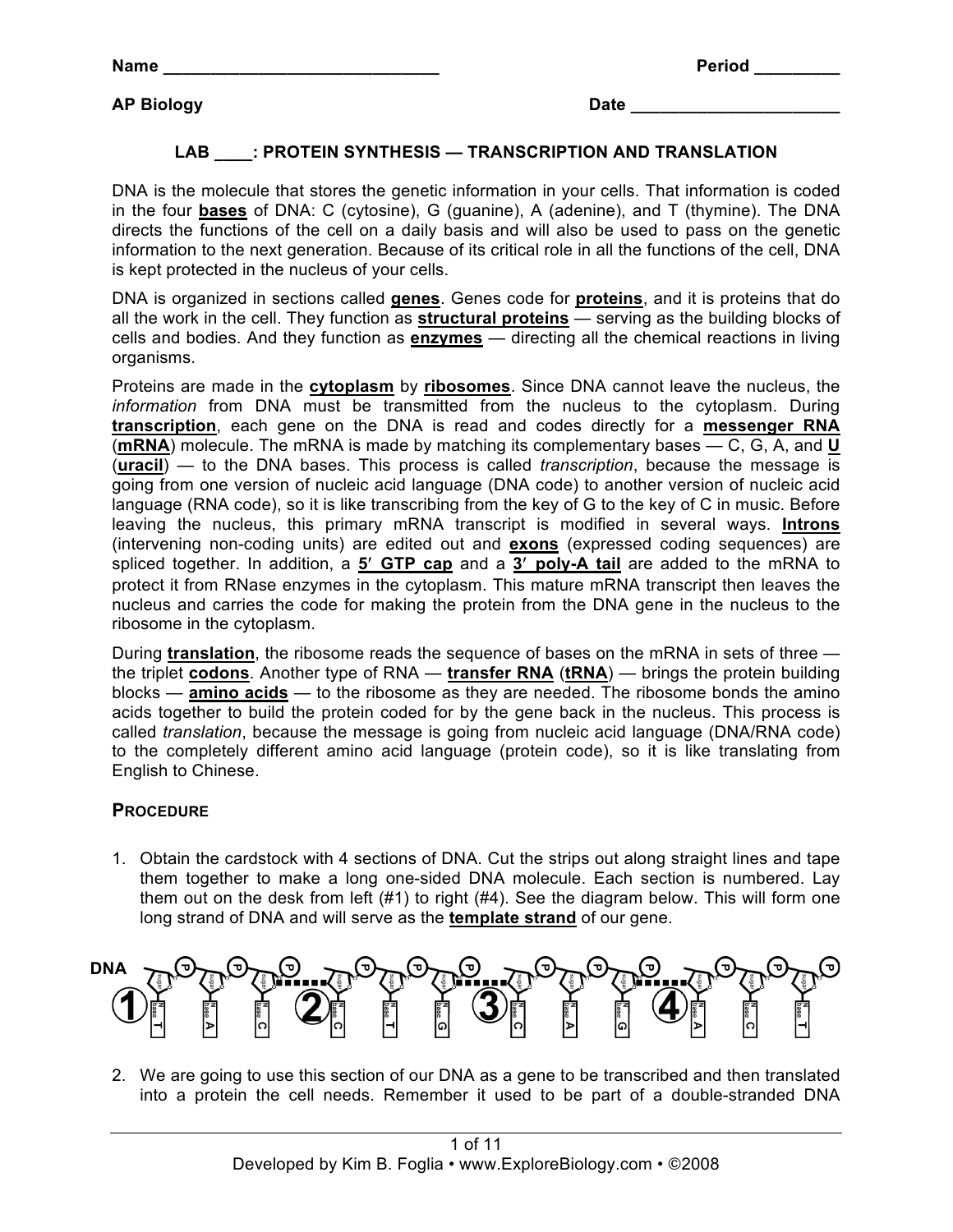molecule. But it has already been unzipped and now will be used as the template to build mRNA, one base at a time. So first design an **RNA polymerase enzyme** to do this mRNA synthesis job.

3. You have also been supplied with mRNA nucleotides. Build a mRNA molecule, one base at a time, from this gene by transcribing your DNA template. Don't forget to only start transcribing downstream from the **TATA box promoter sequence**. As you are transcribing, tape this mRNA molecule along its length to simulate the covalent bonds between bases. This way, it will be a stable molecule and can be moved off of the DNA to the ribosome for translation in the cytoplasm. Do *not* tape the mRNA to the DNA! Remember it has to leave the DNA in the nucleus and travel to the ribosome in the cytoplasm. Follow the diagram below.



4. You have just made a **primary transcript**. It must be processed so it successfully travels to the ribosome in the cytoplasm. Although we will not be simulating **intron** and **exon** splicing in this lab, you do need to add a **5**" **GTP cap** and a **3**" **poly-A tail** to the mRNA to protect the mRNA. Although poly-A tails may be 20-100 bases long, add 6 adenine bases for your simulated poly-A tail.



5. To be ready for the mRNA in the cytoplasm, design a ribosome to use in your simulation. Be sure to distinguish the small and large ribosomal subunits and mark the A, P, and E sites of the ribosome.

ribosome

- 6. To help the ribosome do its job, use a pencil to draw lines which divide your mRNA into triplet codons. Now obtain tRNA molecules and write in the complementary anticodons to match your mRNA codons so that the tRNAs bring the correct amino acid to the ribosome.
- 7. Label the name of the amino acid that each tRNA is carrying. To help you with this, use the mRNA codon chart and the amino acid code chart supplied by your teacher. Start reading the mRNA at the **START** codon and end at the **STOP** codon. Follow the diagram below.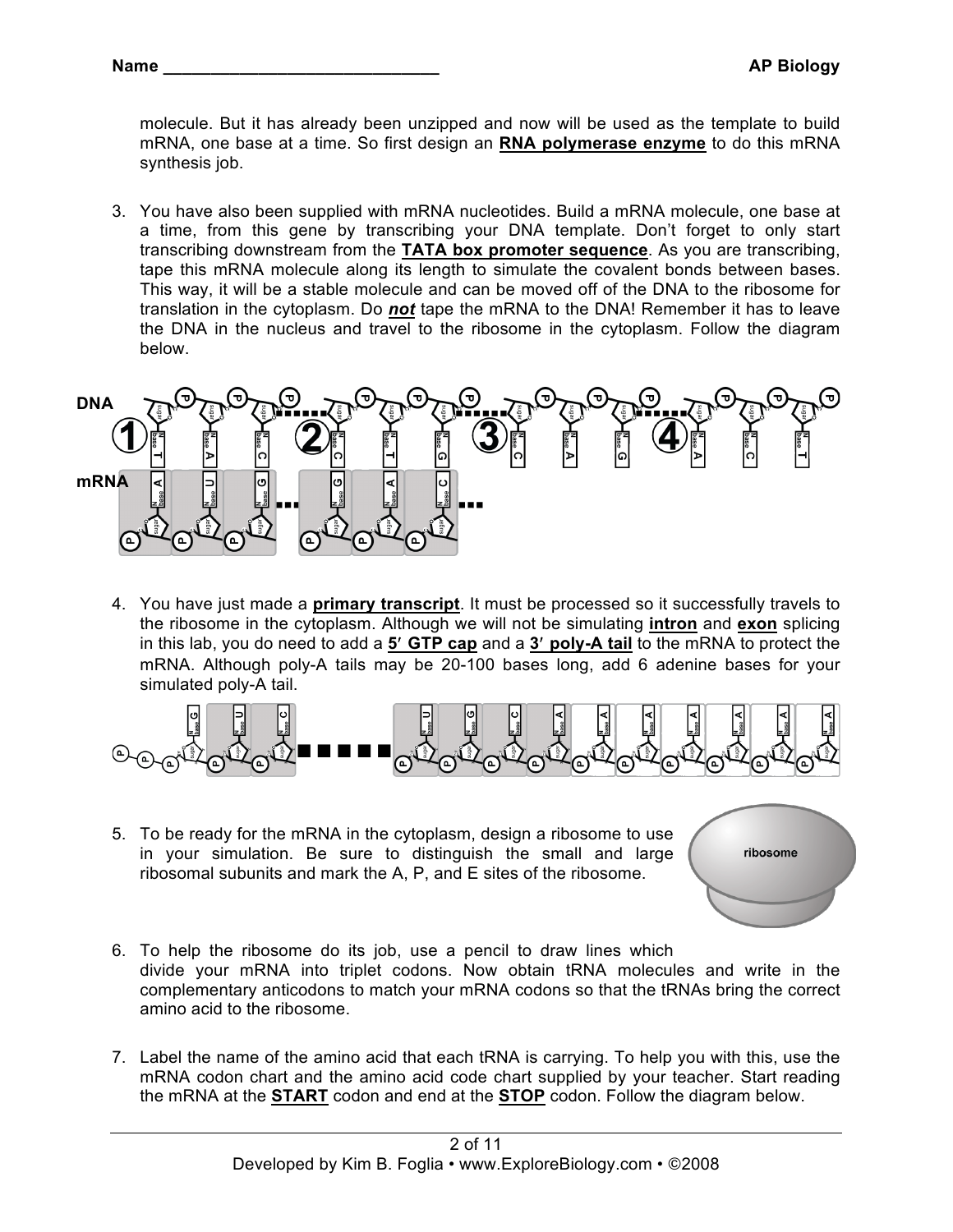

8. As the tRNA molecules match the mRNA codons, cut off the amino acid and bond them together in a chain to simulate the action of the ribosome — covalently bonding the amino acids in a polypeptide chain. Show your completed mRNA and your polypeptide to your teacher for credit.

| amino acid<br>amino acid<br>$\overline{M}$<br><b>n</b><br>' с л | amino acid<br>$\frac{1}{2}$ | amino acid<br>u in | amino acid<br>CA ICI IA | ,,,,,, |
|-----------------------------------------------------------------|-----------------------------|--------------------|-------------------------|--------|
|-----------------------------------------------------------------|-----------------------------|--------------------|-------------------------|--------|

**Teacher's Initials \_\_\_\_\_\_\_\_\_\_\_\_\_\_\_\_\_\_\_\_**

9. Use your DNA, your mRNA, and your polypeptide to answer the Summary Questions.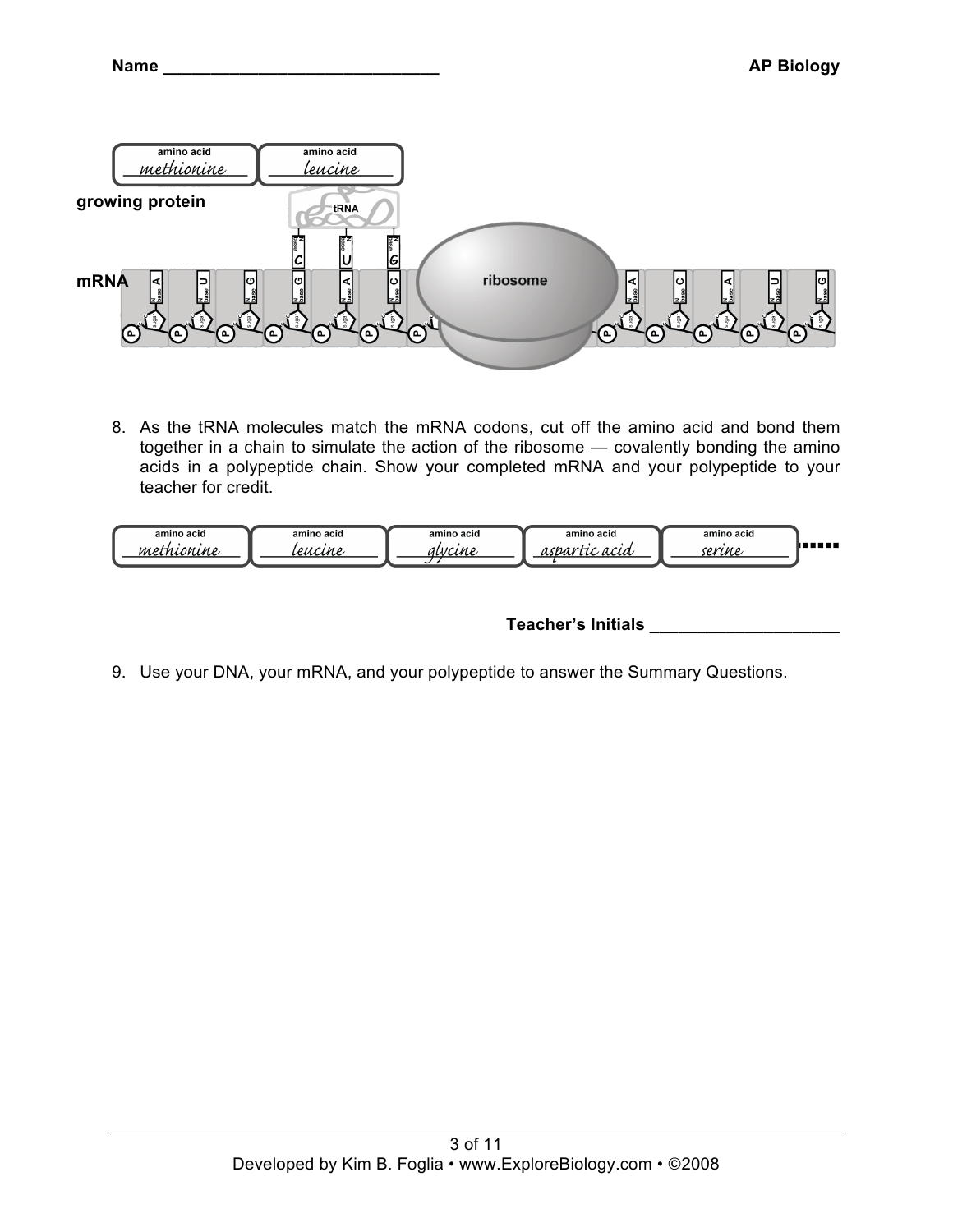### **SUMMARY QUESTIONS**

1. Record the gene sequence (*downstream from the TATA box*) of the **DNA strand** (from 3" to 5") that coded for your mRNA.

| $\bigcap$ |  |                          |                    |  |  |                      |               |                |   |               |         |               |                          |              |                                                     |                                    |                              |                                  |                                 |                       |                        |                                 |                           |               |                                    |                    |                                                       |                           |                           |                             |               |    |               |        |   |  | г' |
|-----------|--|--------------------------|--------------------|--|--|----------------------|---------------|----------------|---|---------------|---------|---------------|--------------------------|--------------|-----------------------------------------------------|------------------------------------|------------------------------|----------------------------------|---------------------------------|-----------------------|------------------------|---------------------------------|---------------------------|---------------|------------------------------------|--------------------|-------------------------------------------------------|---------------------------|---------------------------|-----------------------------|---------------|----|---------------|--------|---|--|----|
|           |  | $\overline{a}$<br>$\sim$ | $\mathcal{L}$<br>◡ |  |  | $\sim$<br>$\sqrt{2}$ | $\rightarrow$ | $\overline{5}$ | 6 | $\rightarrow$ | $\,8\,$ | $\frac{1}{9}$ | $\cap$<br>$\overline{0}$ | $\leftarrow$ | $\cap$ $\cap$ $\cap$<br>$\frac{2}{2}$<br>$\epsilon$ | $\Omega$<br>$\leftarrow$<br>$\sim$ | $\cap$<br>$\frac{2}{4}$<br>4 | $\bigcap$<br>$\overline{a}$<br>C | $\bigcap$<br>$\sim$<br>$\kappa$ | $\cap$<br>$\tilde{z}$ | . n '<br>$\frac{2}{8}$ | $\bigcap$<br>$\sim$<br>$\Omega$ | $\ensuremath{\mathsf{3}}$ | $\frac{3}{4}$ | ົ່າ<br>$\frac{1}{2}$<br>$\sqrt{2}$ | $\frac{3}{3}$<br>◡ | 22<br>$\begin{array}{c c} 3 & 3 \\ 4 & 5 \end{array}$ | $\Omega$<br>$\frac{3}{6}$ | $\Omega$<br>$\frac{1}{2}$ | ີ 2 .<br>$\frac{1}{2}$<br>8 | $\frac{3}{9}$ | 41 | $\Delta$<br>_ | $^{+}$ | ∸ |  |    |
|           |  |                          |                    |  |  |                      |               |                |   |               |         |               |                          |              |                                                     |                                    |                              |                                  |                                 |                       |                        |                                 |                           |               |                                    |                    |                                                       |                           |                           |                             |               |    |               |        |   |  |    |

# 2. Record the sequence of the **mRNA strand** (from 5" to 3") that you built from the DNA in this lab.

|        |  |  |  |  |        |              |             |        |                    |                          |                          |                      |                        |                  |              |                              |                          |              |                        |   |        |                          |                   |                                     |              |               |               |  |   |     |                          |                                                                                                                                                                                                                                      |          |  | $\mathbf{C}$ |
|--------|--|--|--|--|--------|--------------|-------------|--------|--------------------|--------------------------|--------------------------|----------------------|------------------------|------------------|--------------|------------------------------|--------------------------|--------------|------------------------|---|--------|--------------------------|-------------------|-------------------------------------|--------------|---------------|---------------|--|---|-----|--------------------------|--------------------------------------------------------------------------------------------------------------------------------------------------------------------------------------------------------------------------------------|----------|--|--------------|
|        |  |  |  |  |        |              |             |        |                    | $\overline{\phantom{m}}$ | $\overline{\phantom{a}}$ | $\sim$<br>$\sqrt{2}$ | $\sim$<br>$\leftarrow$ | $\sim$<br>$\sim$ | $\sim$<br>÷. | $\sim$<br>$\frac{2}{\alpha}$ | $\leftarrow$             | $\sqrt{2}$   | $\sim$<br>$\leftarrow$ | ◡ | $\cup$ | $\circ$<br>◡             | $\circ$<br>$\cup$ | $\circ$<br>$\overline{\phantom{0}}$ | ◡            | $\Omega$<br>◡ | $\sim$<br>◡   |  | ∸ | . . | $\overline{\phantom{a}}$ | <b>Contract on the Contract of the Contract of the Contract of the Contract of the Contract of the Contract of the Contract of The Contract of The Contract of The Contract of The Contract of The Contract of The Contract of T</b> | <u>_</u> |  |              |
| $\sim$ |  |  |  |  | $\sim$ | $\checkmark$ | $\sim$<br>◡ | $\sim$ | $\Omega$<br>$\cup$ |                          |                          | $\sqrt{2}$           | $\check{ }$            |                  | $\check{ }$  | ◡                            | $\overline{\phantom{a}}$ | $\checkmark$ | $\check{ }$            |   |        | $\overline{\phantom{a}}$ | ◡                 | ∸<br>. .                            | $\checkmark$ |               | $\rightarrow$ |  |   |     | -                        |                                                                                                                                                                                                                                      |          |  |              |
|        |  |  |  |  |        |              |             |        |                    |                          |                          |                      |                        |                  |              |                              |                          |              |                        |   |        |                          |                   |                                     |              |               |               |  |   |     |                          |                                                                                                                                                                                                                                      |          |  |              |

## 3. Divide the **mRNA** sequence into the triplet **codons** and list them in order below.

|                      |                          |              |                          |  |  |  |  |        |  | $\overline{\phantom{m}}$ | $\cap$<br>€ | $\overline{\phantom{0}}$ | - 72<br>$\overline{\phantom{a}}$ | $\sqrt{2}$<br>$\sim$ 1 | $\leftarrow$ | $\bigcap$<br>$\leftarrow$ | $\cap$<br>$\overline{\phantom{a}}$ | $\cap$<br>$\frac{2}{\circ}$ | <u>_</u> |  |  |  |        |  |  |  |  |  |
|----------------------|--------------------------|--------------|--------------------------|--|--|--|--|--------|--|--------------------------|-------------|--------------------------|----------------------------------|------------------------|--------------|---------------------------|------------------------------------|-----------------------------|----------|--|--|--|--------|--|--|--|--|--|
| $\sim$<br>$\sqrt{2}$ | $\overline{\phantom{a}}$ | $\mathbb{R}$ | $\overline{\phantom{a}}$ |  |  |  |  | $\sim$ |  |                          |             |                          |                                  |                        | $\sim$       | $\kappa$                  |                                    |                             |          |  |  |  | $\sim$ |  |  |  |  |  |
|                      |                          |              |                          |  |  |  |  |        |  |                          |             |                          |                                  |                        |              |                           |                                    |                             |          |  |  |  |        |  |  |  |  |  |

### 4. Record the **amino acid** sequence that this mRNA coded for.

### 5. Record the **tRNA anti-codons** that carried the amino acids to the ribosome.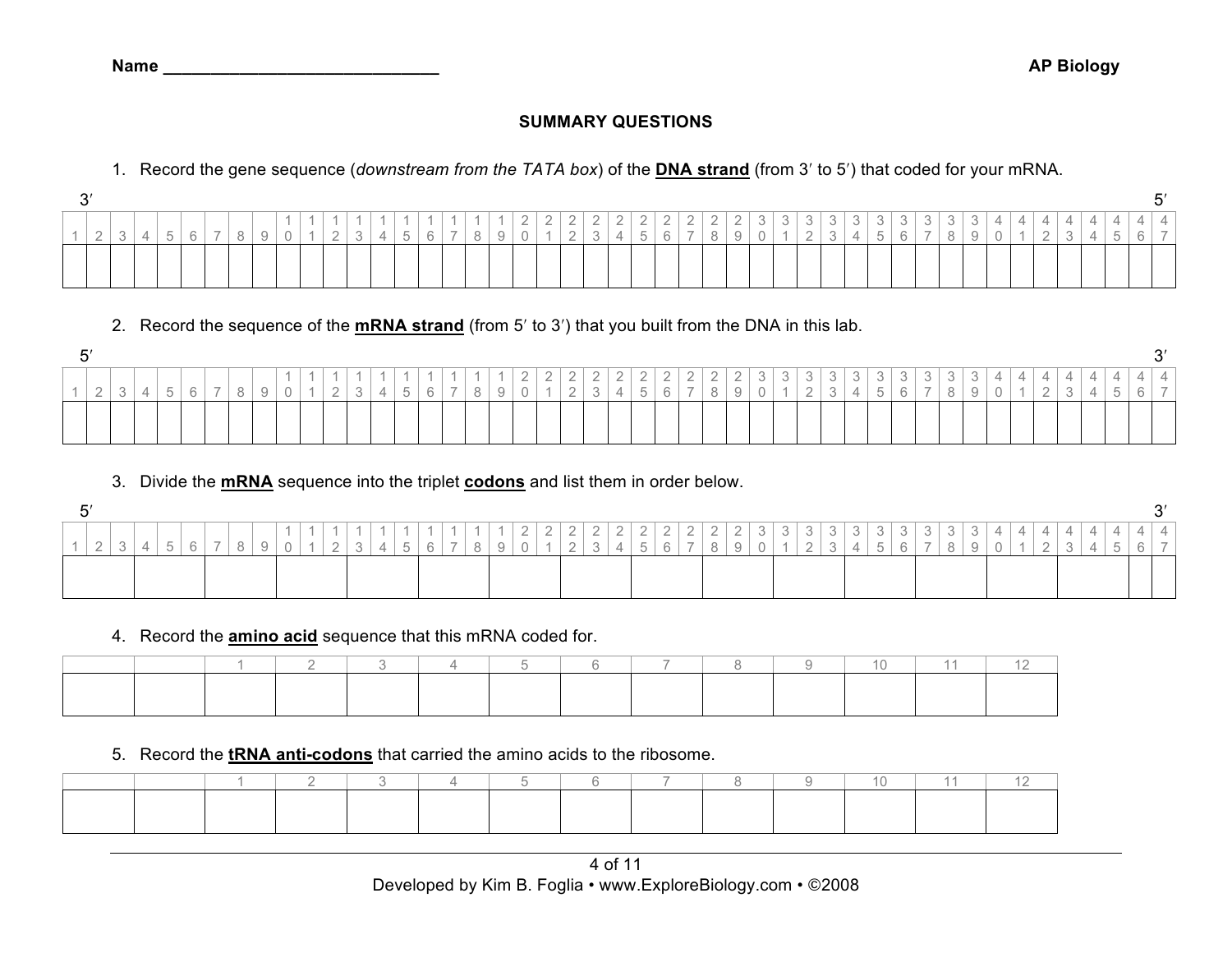### **MUTATIONS**

Sometimes when DNA is copied (replicated) errors occur. We call these **mutations**. When these mutations occur in gametes, they have the potential of being passed on to offspring and therefore will affect the next generation. Sometimes mutations cause only minor changes to a gene and therefore make only minor changes in the protein produced from that gene. These types of mutations may cause only minor effects to the phenotype of an organism. But sometimes mutations can cause great changes to the gene and therefore greatly alter the protein that is made from that gene. This will likely have great effects on the organism, since the protein will not be able to perform its normal function. This may lead to the inheritance of a genetic disease.

6. **POINT MUTATION 1:** One mutation is called a **point mutation** where only one base in the DNA is copied incorrectly during **DNA replication**. Here is your original DNA sequence from this lab and the amino acid sequence that was translated from it:

| $\sim$ |         |  |  |     |            |  |            |  |            |  |     |                                                                                                                                           |            |  |            |  |            |  |            |  |            |  |            |  |            |  |            |  |             |  |  |
|--------|---------|--|--|-----|------------|--|------------|--|------------|--|-----|-------------------------------------------------------------------------------------------------------------------------------------------|------------|--|------------|--|------------|--|------------|--|------------|--|------------|--|------------|--|------------|--|-------------|--|--|
|        |         |  |  |     |            |  |            |  |            |  |     |                                                                                                                                           |            |  |            |  |            |  |            |  |            |  |            |  |            |  |            |  |             |  |  |
|        |         |  |  |     |            |  |            |  |            |  |     |                                                                                                                                           |            |  |            |  |            |  |            |  |            |  |            |  |            |  |            |  |             |  |  |
|        | C T G A |  |  | G C |            |  |            |  |            |  |     | T   A   C   T   G   A   G   C   T   G   A   G   C   T   G   C   A   G   C   C   G   A   G   C   T   G   T   G   T   A   A   C   T   T   G |            |  |            |  |            |  |            |  |            |  |            |  |            |  |            |  |             |  |  |
|        |         |  |  |     | <b>MET</b> |  | <b>THR</b> |  | <b>ARG</b> |  | LEU |                                                                                                                                           | <b>ASP</b> |  | <b>VAL</b> |  | <b>SER</b> |  | <b>ALA</b> |  | <b>ARG</b> |  | <b>GLY</b> |  | <b>HIS</b> |  | <b>ILE</b> |  | <b>STOP</b> |  |  |

a. Let's simulate a point mutation at the **24th base**. It was accidentally changed during replication from a **G** to a **C**. Now transcribe this new DNA strand into **mRNA**, and then translate it into its **amino acid sequence**.

| C T G A G |  | $\mathbf C$ |  | $T$ A $C$ $T$ $G$ A |  |  |  |  |  |  |  |  |  |  |  |  |  |  |  |  |  |  | G  C  T  G  A  G  C  T  G  C  A G  A  G  C  C  G  A  G  C  T  C  C  T  G  T  G  T  A  A  A  C  T  T  G |
|-----------|--|-------------|--|---------------------|--|--|--|--|--|--|--|--|--|--|--|--|--|--|--|--|--|--|--------------------------------------------------------------------------------------------------------|
|           |  |             |  |                     |  |  |  |  |  |  |  |  |  |  |  |  |  |  |  |  |  |  |                                                                                                        |
|           |  |             |  |                     |  |  |  |  |  |  |  |  |  |  |  |  |  |  |  |  |  |  |                                                                                                        |
|           |  |             |  |                     |  |  |  |  |  |  |  |  |  |  |  |  |  |  |  |  |  |  |                                                                                                        |
|           |  |             |  |                     |  |  |  |  |  |  |  |  |  |  |  |  |  |  |  |  |  |  |                                                                                                        |
|           |  |             |  |                     |  |  |  |  |  |  |  |  |  |  |  |  |  |  |  |  |  |  |                                                                                                        |

b. Did this change in the DNA sequence cause any significant change to the protein produced? Explain.

 $\mathcal{L}_\mathcal{L} = \{ \mathcal{L}_\mathcal{L} = \{ \mathcal{L}_\mathcal{L} = \{ \mathcal{L}_\mathcal{L} = \{ \mathcal{L}_\mathcal{L} = \{ \mathcal{L}_\mathcal{L} = \{ \mathcal{L}_\mathcal{L} = \{ \mathcal{L}_\mathcal{L} = \{ \mathcal{L}_\mathcal{L} = \{ \mathcal{L}_\mathcal{L} = \{ \mathcal{L}_\mathcal{L} = \{ \mathcal{L}_\mathcal{L} = \{ \mathcal{L}_\mathcal{L} = \{ \mathcal{L}_\mathcal{L} = \{ \mathcal{L}_\mathcal{$ 

 $\mathcal{L}_\mathcal{L} = \{ \mathcal{L}_\mathcal{L} = \{ \mathcal{L}_\mathcal{L} = \{ \mathcal{L}_\mathcal{L} = \{ \mathcal{L}_\mathcal{L} = \{ \mathcal{L}_\mathcal{L} = \{ \mathcal{L}_\mathcal{L} = \{ \mathcal{L}_\mathcal{L} = \{ \mathcal{L}_\mathcal{L} = \{ \mathcal{L}_\mathcal{L} = \{ \mathcal{L}_\mathcal{L} = \{ \mathcal{L}_\mathcal{L} = \{ \mathcal{L}_\mathcal{L} = \{ \mathcal{L}_\mathcal{L} = \{ \mathcal{L}_\mathcal{$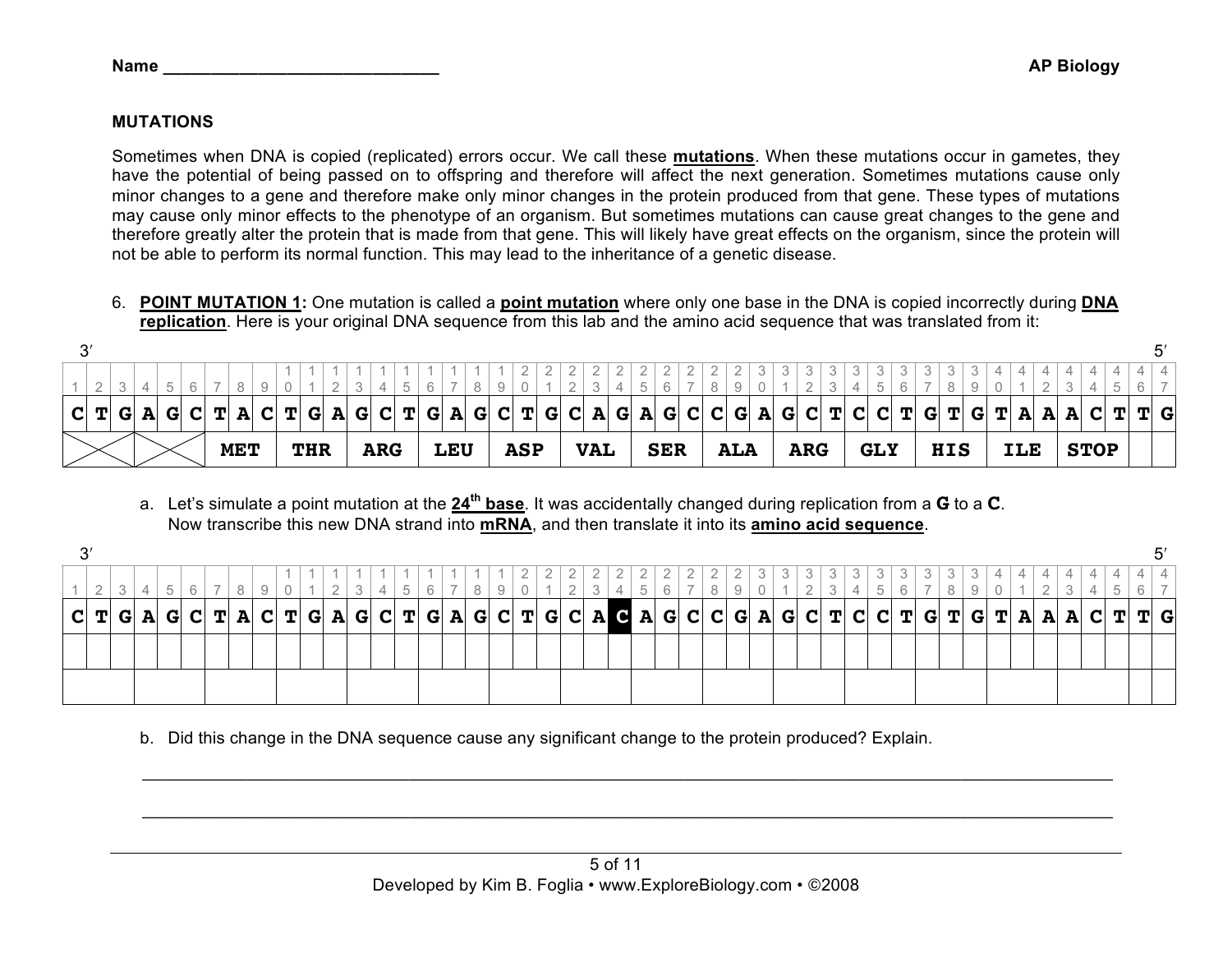c. What is the name of this type of point mutation and why is it referred to by this terminology?

#### 7. **POINT MUTATION 2:** Here is your original DNA sequence from this lab and the amino acid sequence that was translated from it:

 $\mathcal{L}_\mathcal{L} = \{ \mathcal{L}_\mathcal{L} = \{ \mathcal{L}_\mathcal{L} = \{ \mathcal{L}_\mathcal{L} = \{ \mathcal{L}_\mathcal{L} = \{ \mathcal{L}_\mathcal{L} = \{ \mathcal{L}_\mathcal{L} = \{ \mathcal{L}_\mathcal{L} = \{ \mathcal{L}_\mathcal{L} = \{ \mathcal{L}_\mathcal{L} = \{ \mathcal{L}_\mathcal{L} = \{ \mathcal{L}_\mathcal{L} = \{ \mathcal{L}_\mathcal{L} = \{ \mathcal{L}_\mathcal{L} = \{ \mathcal{L}_\mathcal{$ 

 $\mathcal{L}_\mathcal{L} = \{ \mathcal{L}_\mathcal{L} = \{ \mathcal{L}_\mathcal{L} = \{ \mathcal{L}_\mathcal{L} = \{ \mathcal{L}_\mathcal{L} = \{ \mathcal{L}_\mathcal{L} = \{ \mathcal{L}_\mathcal{L} = \{ \mathcal{L}_\mathcal{L} = \{ \mathcal{L}_\mathcal{L} = \{ \mathcal{L}_\mathcal{L} = \{ \mathcal{L}_\mathcal{L} = \{ \mathcal{L}_\mathcal{L} = \{ \mathcal{L}_\mathcal{L} = \{ \mathcal{L}_\mathcal{L} = \{ \mathcal{L}_\mathcal{$ 

a. Now, let's simulate a point mutation at the **13th base**. It was accidentally changed during replication from a **G** to an **A**. Now transcribe this new DNA strand into **mRNA**, and then translate it into its **amino acid sequence**.

| $\mathbf C$ | TI |  |  |  |  |  |  |  |  |  |  |  | G  A  G  C  T  A  C  T  G  A A  C  T  G  A  G  C  T  G  C  A  G  A  G  C  C  G  A  G  C  T  C  C  T  G  T  G  T  A  A  A  C  T |  |  |  |  |  |  |  |  |  |  | T G |  |
|-------------|----|--|--|--|--|--|--|--|--|--|--|--|--------------------------------------------------------------------------------------------------------------------------------|--|--|--|--|--|--|--|--|--|--|-----|--|
|             |    |  |  |  |  |  |  |  |  |  |  |  |                                                                                                                                |  |  |  |  |  |  |  |  |  |  |     |  |
|             |    |  |  |  |  |  |  |  |  |  |  |  |                                                                                                                                |  |  |  |  |  |  |  |  |  |  |     |  |

 $\mathcal{L}_\mathcal{L} = \{ \mathcal{L}_\mathcal{L} = \{ \mathcal{L}_\mathcal{L} = \{ \mathcal{L}_\mathcal{L} = \{ \mathcal{L}_\mathcal{L} = \{ \mathcal{L}_\mathcal{L} = \{ \mathcal{L}_\mathcal{L} = \{ \mathcal{L}_\mathcal{L} = \{ \mathcal{L}_\mathcal{L} = \{ \mathcal{L}_\mathcal{L} = \{ \mathcal{L}_\mathcal{L} = \{ \mathcal{L}_\mathcal{L} = \{ \mathcal{L}_\mathcal{L} = \{ \mathcal{L}_\mathcal{L} = \{ \mathcal{L}_\mathcal{$ 

 $\mathcal{L}_\mathcal{L} = \{ \mathcal{L}_\mathcal{L} = \{ \mathcal{L}_\mathcal{L} = \{ \mathcal{L}_\mathcal{L} = \{ \mathcal{L}_\mathcal{L} = \{ \mathcal{L}_\mathcal{L} = \{ \mathcal{L}_\mathcal{L} = \{ \mathcal{L}_\mathcal{L} = \{ \mathcal{L}_\mathcal{L} = \{ \mathcal{L}_\mathcal{L} = \{ \mathcal{L}_\mathcal{L} = \{ \mathcal{L}_\mathcal{L} = \{ \mathcal{L}_\mathcal{L} = \{ \mathcal{L}_\mathcal{L} = \{ \mathcal{L}_\mathcal{$ 

 $\mathcal{L}_\mathcal{L} = \{ \mathcal{L}_\mathcal{L} = \{ \mathcal{L}_\mathcal{L} = \{ \mathcal{L}_\mathcal{L} = \{ \mathcal{L}_\mathcal{L} = \{ \mathcal{L}_\mathcal{L} = \{ \mathcal{L}_\mathcal{L} = \{ \mathcal{L}_\mathcal{L} = \{ \mathcal{L}_\mathcal{L} = \{ \mathcal{L}_\mathcal{L} = \{ \mathcal{L}_\mathcal{L} = \{ \mathcal{L}_\mathcal{L} = \{ \mathcal{L}_\mathcal{L} = \{ \mathcal{L}_\mathcal{L} = \{ \mathcal{L}_\mathcal{$ 

b. Did this change in the DNA sequence cause any significant change to the protein produced? Explain.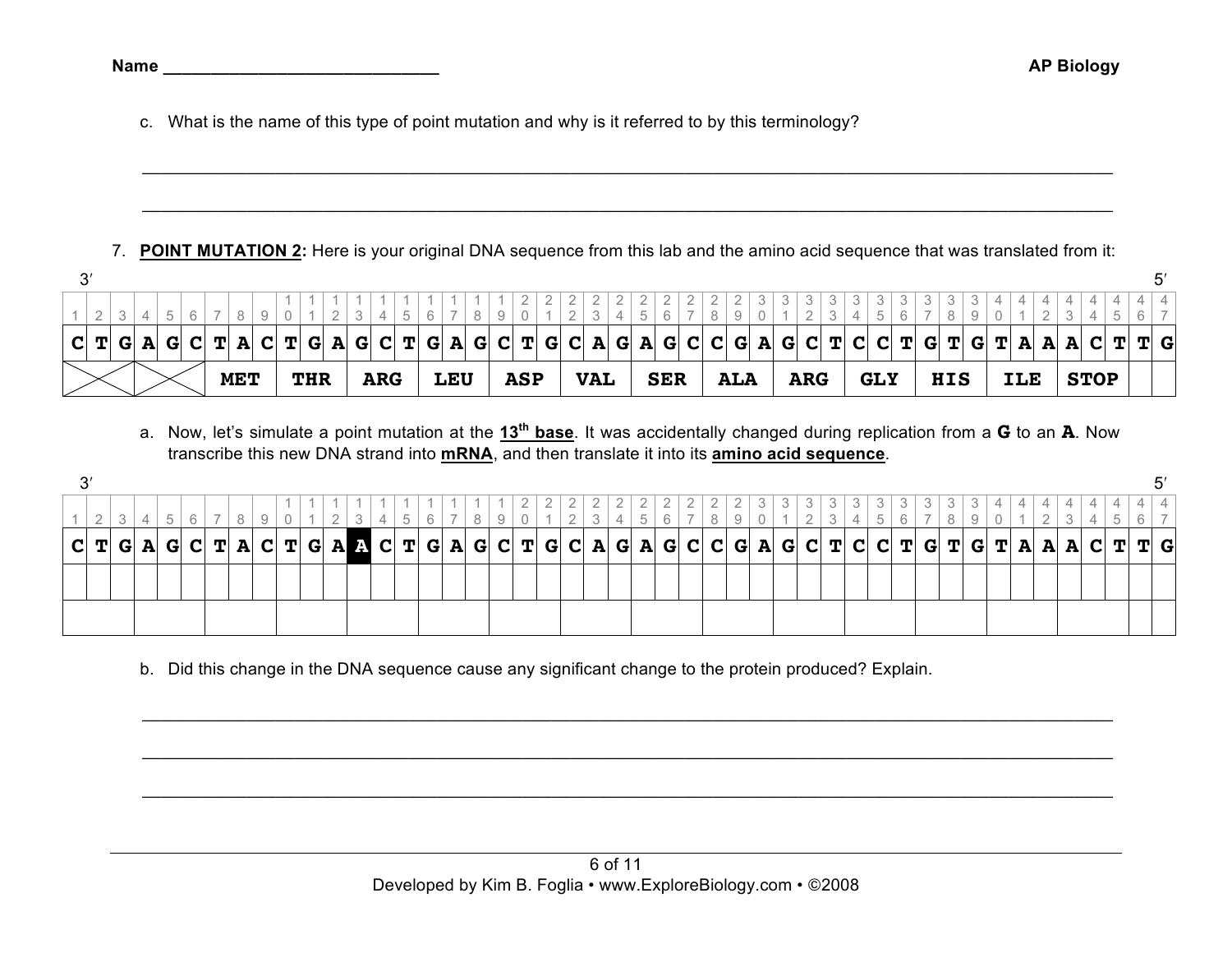c. What is the name of this type of point mutation and why is it referred to by this terminology?

8. **POINT MUTATION 3:** Here is your original DNA sequence from this lab and the amino acid sequence that was translated from it:

 $\mathcal{L}_\mathcal{L} = \{ \mathcal{L}_\mathcal{L} = \{ \mathcal{L}_\mathcal{L} = \{ \mathcal{L}_\mathcal{L} = \{ \mathcal{L}_\mathcal{L} = \{ \mathcal{L}_\mathcal{L} = \{ \mathcal{L}_\mathcal{L} = \{ \mathcal{L}_\mathcal{L} = \{ \mathcal{L}_\mathcal{L} = \{ \mathcal{L}_\mathcal{L} = \{ \mathcal{L}_\mathcal{L} = \{ \mathcal{L}_\mathcal{L} = \{ \mathcal{L}_\mathcal{L} = \{ \mathcal{L}_\mathcal{L} = \{ \mathcal{L}_\mathcal{$ 

 $\mathcal{L}_\mathcal{L} = \{ \mathcal{L}_\mathcal{L} = \{ \mathcal{L}_\mathcal{L} = \{ \mathcal{L}_\mathcal{L} = \{ \mathcal{L}_\mathcal{L} = \{ \mathcal{L}_\mathcal{L} = \{ \mathcal{L}_\mathcal{L} = \{ \mathcal{L}_\mathcal{L} = \{ \mathcal{L}_\mathcal{L} = \{ \mathcal{L}_\mathcal{L} = \{ \mathcal{L}_\mathcal{L} = \{ \mathcal{L}_\mathcal{L} = \{ \mathcal{L}_\mathcal{L} = \{ \mathcal{L}_\mathcal{L} = \{ \mathcal{L}_\mathcal{$ 

|  |  |  |  |  |  |            |  |  |  |            |  |  |            |  | C  T  G  A  G  C  T  A  C  T  G  A  G  C  T  G  A  G  C  T  G  C  A  G  A  G  C  G  A  G  C  T  C  C  T  G  T  G  T  A  A  A  C  T  T  G |     |  |            |  |            |  |            |  |            |  |            |  |            |  |            |  |            |  |             |  |  |
|--|--|--|--|--|--|------------|--|--|--|------------|--|--|------------|--|------------------------------------------------------------------------------------------------------------------------------------------|-----|--|------------|--|------------|--|------------|--|------------|--|------------|--|------------|--|------------|--|------------|--|-------------|--|--|
|  |  |  |  |  |  | <b>MET</b> |  |  |  | <b>THR</b> |  |  | <b>ARG</b> |  |                                                                                                                                          | LEU |  | <b>ASP</b> |  | <b>VAL</b> |  | <b>SER</b> |  | <b>ALA</b> |  | <b>ARG</b> |  | <b>GLY</b> |  | <b>HIS</b> |  | <b>ILE</b> |  | <b>STOP</b> |  |  |

a. Finally, let's simulate a point mutation at the **21st base**. It was accidentally changed during replication from a **G** to an **T**. Now transcribe this new DNA strand into **mRNA**, and then translate it into its **amino acid sequence**.

| $\mathbf C$ | T |  |  |  |  |  |  |  |  |  |  |  |  |  |  |  |  |  |  |  |  |  |  | T G |  |
|-------------|---|--|--|--|--|--|--|--|--|--|--|--|--|--|--|--|--|--|--|--|--|--|--|-----|--|
|             |   |  |  |  |  |  |  |  |  |  |  |  |  |  |  |  |  |  |  |  |  |  |  |     |  |
|             |   |  |  |  |  |  |  |  |  |  |  |  |  |  |  |  |  |  |  |  |  |  |  |     |  |
|             |   |  |  |  |  |  |  |  |  |  |  |  |  |  |  |  |  |  |  |  |  |  |  |     |  |
|             |   |  |  |  |  |  |  |  |  |  |  |  |  |  |  |  |  |  |  |  |  |  |  |     |  |
|             |   |  |  |  |  |  |  |  |  |  |  |  |  |  |  |  |  |  |  |  |  |  |  |     |  |

 $\mathcal{L}_\mathcal{L} = \{ \mathcal{L}_\mathcal{L} = \{ \mathcal{L}_\mathcal{L} = \{ \mathcal{L}_\mathcal{L} = \{ \mathcal{L}_\mathcal{L} = \{ \mathcal{L}_\mathcal{L} = \{ \mathcal{L}_\mathcal{L} = \{ \mathcal{L}_\mathcal{L} = \{ \mathcal{L}_\mathcal{L} = \{ \mathcal{L}_\mathcal{L} = \{ \mathcal{L}_\mathcal{L} = \{ \mathcal{L}_\mathcal{L} = \{ \mathcal{L}_\mathcal{L} = \{ \mathcal{L}_\mathcal{L} = \{ \mathcal{L}_\mathcal{$ 

 $\mathcal{L}_\mathcal{L} = \{ \mathcal{L}_\mathcal{L} = \{ \mathcal{L}_\mathcal{L} = \{ \mathcal{L}_\mathcal{L} = \{ \mathcal{L}_\mathcal{L} = \{ \mathcal{L}_\mathcal{L} = \{ \mathcal{L}_\mathcal{L} = \{ \mathcal{L}_\mathcal{L} = \{ \mathcal{L}_\mathcal{L} = \{ \mathcal{L}_\mathcal{L} = \{ \mathcal{L}_\mathcal{L} = \{ \mathcal{L}_\mathcal{L} = \{ \mathcal{L}_\mathcal{L} = \{ \mathcal{L}_\mathcal{L} = \{ \mathcal{L}_\mathcal{$ 

 $\mathcal{L}_\mathcal{L} = \{ \mathcal{L}_\mathcal{L} = \{ \mathcal{L}_\mathcal{L} = \{ \mathcal{L}_\mathcal{L} = \{ \mathcal{L}_\mathcal{L} = \{ \mathcal{L}_\mathcal{L} = \{ \mathcal{L}_\mathcal{L} = \{ \mathcal{L}_\mathcal{L} = \{ \mathcal{L}_\mathcal{L} = \{ \mathcal{L}_\mathcal{L} = \{ \mathcal{L}_\mathcal{L} = \{ \mathcal{L}_\mathcal{L} = \{ \mathcal{L}_\mathcal{L} = \{ \mathcal{L}_\mathcal{L} = \{ \mathcal{L}_\mathcal{$ 

b. Did this change in the DNA sequence cause any significant change to the protein produced? Explain.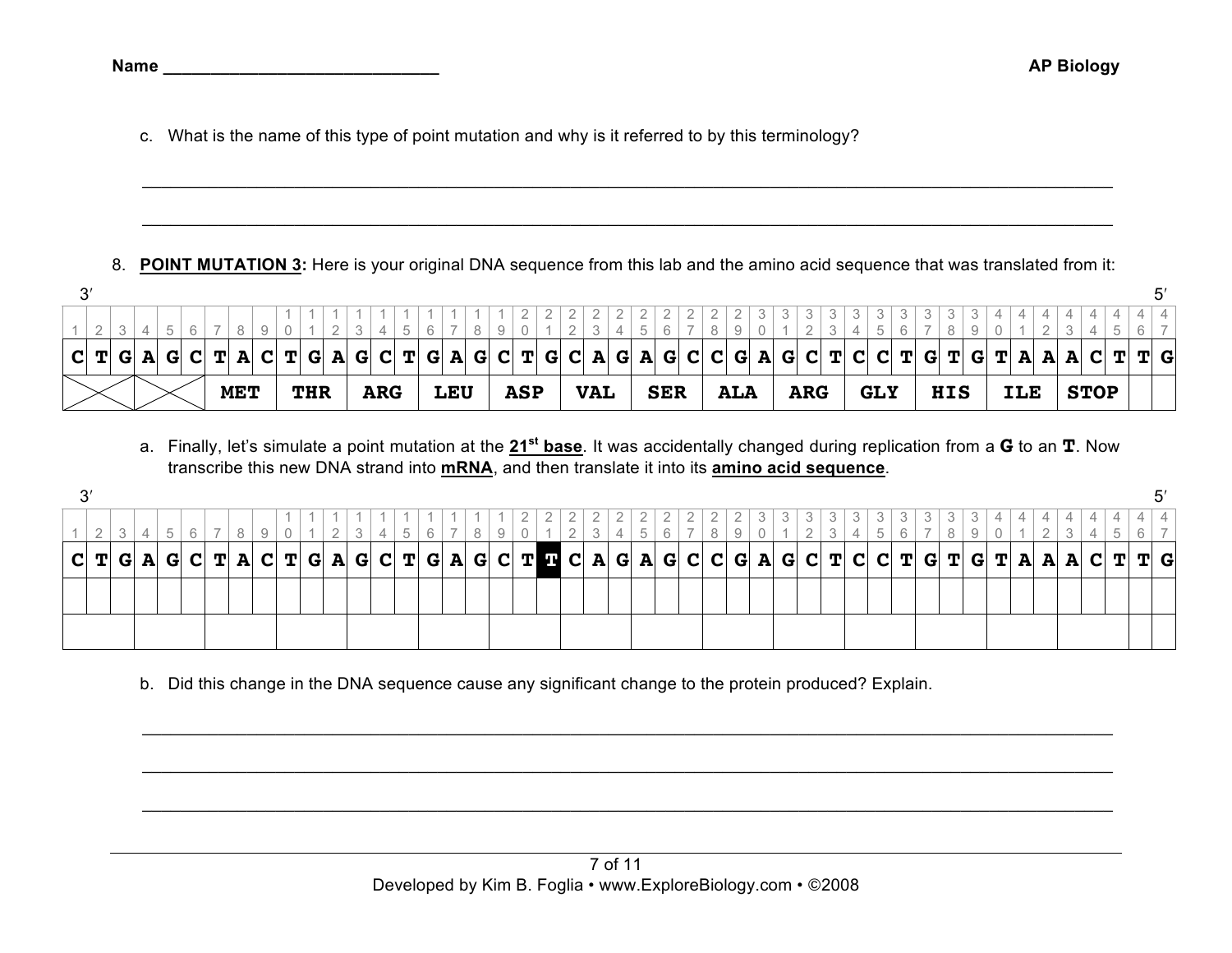c. What is the name of this type of point mutation and why is it referred to by this terminology?

d. Why could a mutation in a gamete have more profound biological consequences than a mutation in a somatic cell?

- 9. Sickle cell anemia is an example of a genetic disease caused by a point mutation.
	- a. Describe the specific DNA changes that produce the abnormal sickle cell hemoglobin.

b. Explain the structural effect that this point mutation has on the hemoglobin protein.

c. Explain why the sickle cell mutation is selected for in certain areas of the world.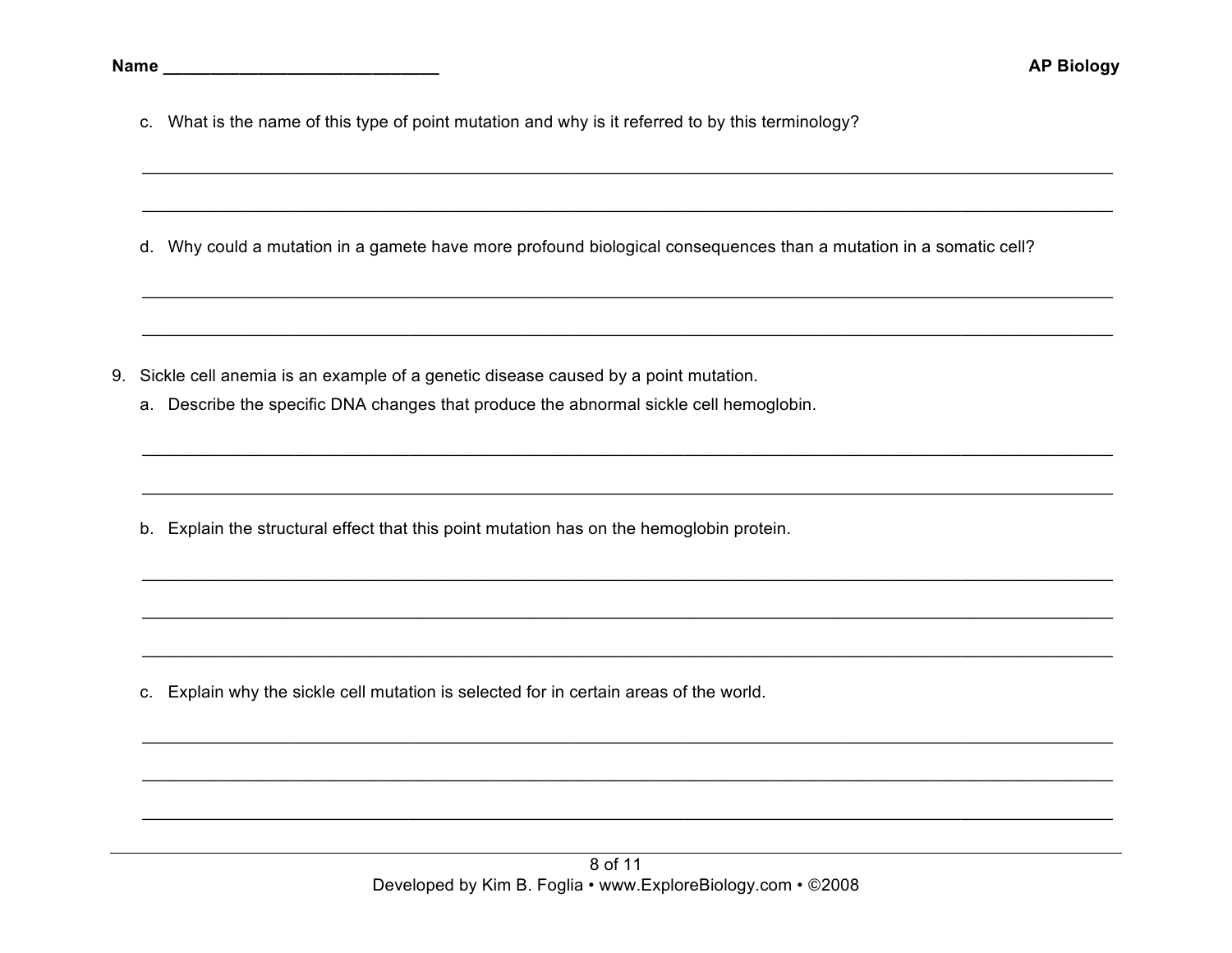- 10. **FRAMESHIFT MUTATION 1:** Another group of mutations is called **frameshift mutations** where at least one base is either added to or deleted from the DNA as it is copied during **DNA replication**. Let's investigate the effects of these.
	- a. Here is your original DNA sequence from this lab and the amino acid sequence that was translated from it:

|  |  |  |            |  |            |  |     | C T G A G C T A C T A C T G A G C T G A G C T G A G C T G C A G A G C C G A G C T C G T C T G T G T G T A A C T T G |     |  |            |  |            |  |            |  |            |  |            |  |            |  |            |  |     |  |             |  |  |
|--|--|--|------------|--|------------|--|-----|---------------------------------------------------------------------------------------------------------------------|-----|--|------------|--|------------|--|------------|--|------------|--|------------|--|------------|--|------------|--|-----|--|-------------|--|--|
|  |  |  | <b>MET</b> |  | <b>THR</b> |  | ARG |                                                                                                                     | LEU |  | <b>ASP</b> |  | <b>VAL</b> |  | <b>SER</b> |  | <b>ALA</b> |  | <b>ARG</b> |  | <b>GLY</b> |  | <b>HIS</b> |  | ILE |  | <b>STOP</b> |  |  |

b. Let's simulate a frameshift mutation by adding an additional base between the 36<sup>th</sup> & 37<sup>th</sup> bases. The base **A** was accidentally added to the sequence of the gene. Now transcribe this new DNA strand into **mRNA**, and then also translate it into its **amino acid sequence**.

|  |  |  |  |  |  |  |  |  |  |  |  |  |  |  |  |  |  |  |  |  |  |  | T G |
|--|--|--|--|--|--|--|--|--|--|--|--|--|--|--|--|--|--|--|--|--|--|--|-----|
|  |  |  |  |  |  |  |  |  |  |  |  |  |  |  |  |  |  |  |  |  |  |  |     |
|  |  |  |  |  |  |  |  |  |  |  |  |  |  |  |  |  |  |  |  |  |  |  |     |

 $\mathcal{L}_\mathcal{L} = \{ \mathcal{L}_\mathcal{L} = \{ \mathcal{L}_\mathcal{L} = \{ \mathcal{L}_\mathcal{L} = \{ \mathcal{L}_\mathcal{L} = \{ \mathcal{L}_\mathcal{L} = \{ \mathcal{L}_\mathcal{L} = \{ \mathcal{L}_\mathcal{L} = \{ \mathcal{L}_\mathcal{L} = \{ \mathcal{L}_\mathcal{L} = \{ \mathcal{L}_\mathcal{L} = \{ \mathcal{L}_\mathcal{L} = \{ \mathcal{L}_\mathcal{L} = \{ \mathcal{L}_\mathcal{L} = \{ \mathcal{L}_\mathcal{$ 

 $\mathcal{L}_\mathcal{L} = \{ \mathcal{L}_\mathcal{L} = \{ \mathcal{L}_\mathcal{L} = \{ \mathcal{L}_\mathcal{L} = \{ \mathcal{L}_\mathcal{L} = \{ \mathcal{L}_\mathcal{L} = \{ \mathcal{L}_\mathcal{L} = \{ \mathcal{L}_\mathcal{L} = \{ \mathcal{L}_\mathcal{L} = \{ \mathcal{L}_\mathcal{L} = \{ \mathcal{L}_\mathcal{L} = \{ \mathcal{L}_\mathcal{L} = \{ \mathcal{L}_\mathcal{L} = \{ \mathcal{L}_\mathcal{L} = \{ \mathcal{L}_\mathcal{$ 

 $\mathcal{L}_\mathcal{L} = \{ \mathcal{L}_\mathcal{L} = \{ \mathcal{L}_\mathcal{L} = \{ \mathcal{L}_\mathcal{L} = \{ \mathcal{L}_\mathcal{L} = \{ \mathcal{L}_\mathcal{L} = \{ \mathcal{L}_\mathcal{L} = \{ \mathcal{L}_\mathcal{L} = \{ \mathcal{L}_\mathcal{L} = \{ \mathcal{L}_\mathcal{L} = \{ \mathcal{L}_\mathcal{L} = \{ \mathcal{L}_\mathcal{L} = \{ \mathcal{L}_\mathcal{L} = \{ \mathcal{L}_\mathcal{L} = \{ \mathcal{L}_\mathcal{$ 

 $\mathcal{L}_\mathcal{L} = \{ \mathcal{L}_\mathcal{L} = \{ \mathcal{L}_\mathcal{L} = \{ \mathcal{L}_\mathcal{L} = \{ \mathcal{L}_\mathcal{L} = \{ \mathcal{L}_\mathcal{L} = \{ \mathcal{L}_\mathcal{L} = \{ \mathcal{L}_\mathcal{L} = \{ \mathcal{L}_\mathcal{L} = \{ \mathcal{L}_\mathcal{L} = \{ \mathcal{L}_\mathcal{L} = \{ \mathcal{L}_\mathcal{L} = \{ \mathcal{L}_\mathcal{L} = \{ \mathcal{L}_\mathcal{L} = \{ \mathcal{L}_\mathcal{$ 

c. Did this change in the DNA sequence cause any significant change to the protein produced? Explain.

d. Why are insertions and deletions called "frameshift" mutations, and what is meant by the "reading frame" of a gene?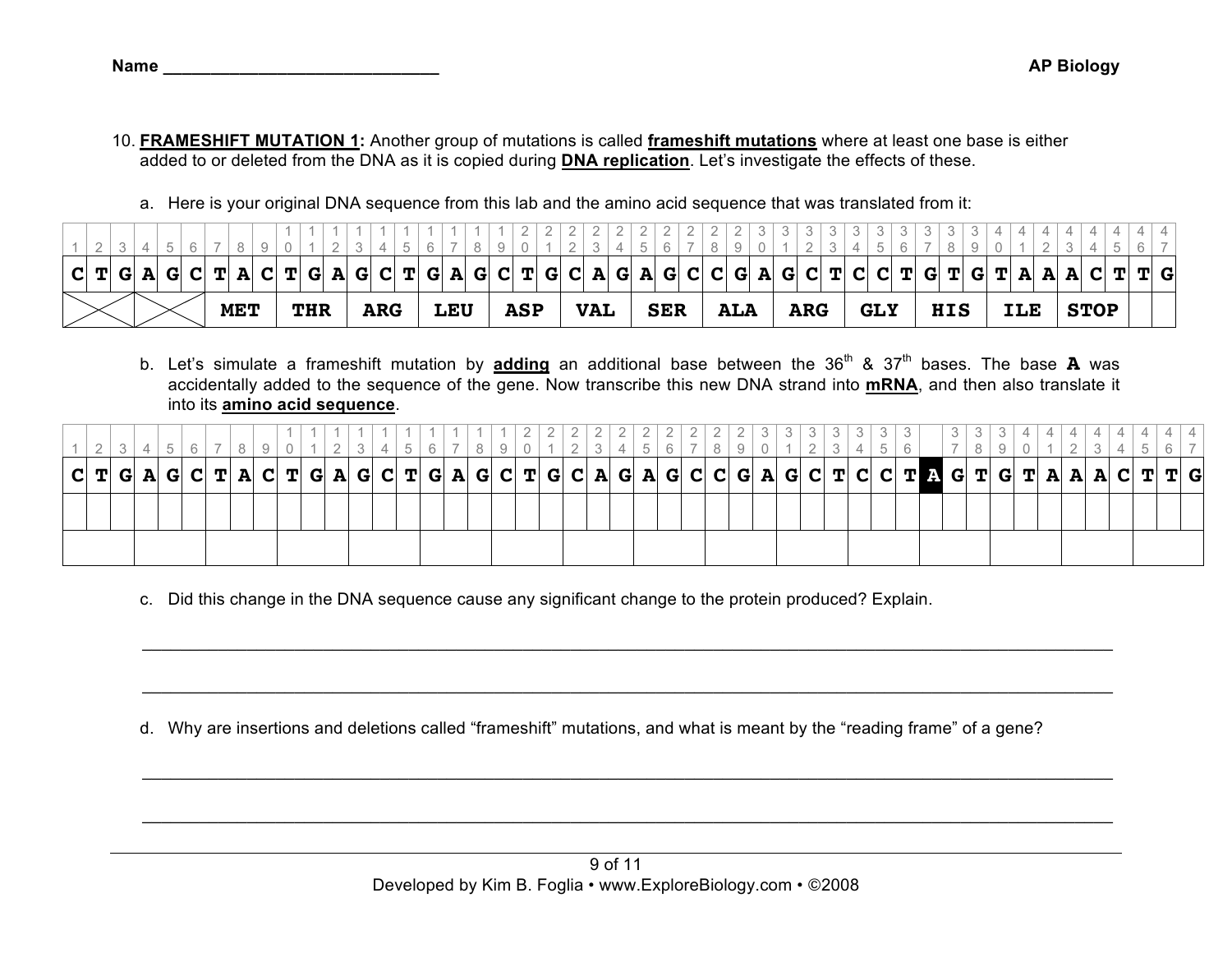- 
- 11. **FRAMESHIFT MUTATION 2:** Here is your original DNA sequence from this lab and the amino acid sequence that was translated from it:

|  |  |  |     |  |            |  |     |  |            |  |            | $C T G A G C T A C T G A G C T G A G C T G C A G A G C C G A G C T C T C T G T G T A A C T $ |            |  |            |  |            |  |            |  |            |  |            |  |            |  |             | T G |  |
|--|--|--|-----|--|------------|--|-----|--|------------|--|------------|----------------------------------------------------------------------------------------------|------------|--|------------|--|------------|--|------------|--|------------|--|------------|--|------------|--|-------------|-----|--|
|  |  |  | MET |  | <b>THR</b> |  | ARG |  | <b>LEU</b> |  | <b>ASP</b> |                                                                                              | <b>VAL</b> |  | <b>SER</b> |  | <b>ALA</b> |  | <b>ARG</b> |  | <b>GLY</b> |  | <b>HIS</b> |  | <b>ILE</b> |  | <b>STOP</b> |     |  |

a. Now let's simulate a frameshift mutation by *deleting* the 10<sup>th</sup> base. Now transcribe this new DNA strand into **mRNA**, and then also translate it into its **amino acid sequence**.

|  |  |  |  |  |  |  |  |  |  |  | G  A  G  C  T  G  A  G  C  T  G  C  A  G  A  G  C  C  G  A  G  C  T  C  C  T  G  T  G  T  A  A  A  C  T  T  G |  |  |  |  |  |  |  |  |  |  |  |  |
|--|--|--|--|--|--|--|--|--|--|--|---------------------------------------------------------------------------------------------------------------|--|--|--|--|--|--|--|--|--|--|--|--|
|  |  |  |  |  |  |  |  |  |  |  |                                                                                                               |  |  |  |  |  |  |  |  |  |  |  |  |
|  |  |  |  |  |  |  |  |  |  |  |                                                                                                               |  |  |  |  |  |  |  |  |  |  |  |  |

b. Did this change in the DNA sequence cause any significant change to the protein produced? Explain.

c. Which do you think would cause a more profound biological impact: (1) a deletion/insertion near the beginning of a gene, or (2) a deletion/insertion towards the end of a gene? Explain.

 $\mathcal{L}_\mathcal{L} = \{ \mathcal{L}_\mathcal{L} = \{ \mathcal{L}_\mathcal{L} = \{ \mathcal{L}_\mathcal{L} = \{ \mathcal{L}_\mathcal{L} = \{ \mathcal{L}_\mathcal{L} = \{ \mathcal{L}_\mathcal{L} = \{ \mathcal{L}_\mathcal{L} = \{ \mathcal{L}_\mathcal{L} = \{ \mathcal{L}_\mathcal{L} = \{ \mathcal{L}_\mathcal{L} = \{ \mathcal{L}_\mathcal{L} = \{ \mathcal{L}_\mathcal{L} = \{ \mathcal{L}_\mathcal{L} = \{ \mathcal{L}_\mathcal{$ 

 $\mathcal{L}_\mathcal{L} = \{ \mathcal{L}_\mathcal{L} = \{ \mathcal{L}_\mathcal{L} = \{ \mathcal{L}_\mathcal{L} = \{ \mathcal{L}_\mathcal{L} = \{ \mathcal{L}_\mathcal{L} = \{ \mathcal{L}_\mathcal{L} = \{ \mathcal{L}_\mathcal{L} = \{ \mathcal{L}_\mathcal{L} = \{ \mathcal{L}_\mathcal{L} = \{ \mathcal{L}_\mathcal{L} = \{ \mathcal{L}_\mathcal{L} = \{ \mathcal{L}_\mathcal{L} = \{ \mathcal{L}_\mathcal{L} = \{ \mathcal{L}_\mathcal{$ 

 $\mathcal{L}_\mathcal{L} = \{ \mathcal{L}_\mathcal{L} = \{ \mathcal{L}_\mathcal{L} = \{ \mathcal{L}_\mathcal{L} = \{ \mathcal{L}_\mathcal{L} = \{ \mathcal{L}_\mathcal{L} = \{ \mathcal{L}_\mathcal{L} = \{ \mathcal{L}_\mathcal{L} = \{ \mathcal{L}_\mathcal{L} = \{ \mathcal{L}_\mathcal{L} = \{ \mathcal{L}_\mathcal{L} = \{ \mathcal{L}_\mathcal{L} = \{ \mathcal{L}_\mathcal{L} = \{ \mathcal{L}_\mathcal{L} = \{ \mathcal{L}_\mathcal{$ 

 $\mathcal{L}_\mathcal{L} = \{ \mathcal{L}_\mathcal{L} = \{ \mathcal{L}_\mathcal{L} = \{ \mathcal{L}_\mathcal{L} = \{ \mathcal{L}_\mathcal{L} = \{ \mathcal{L}_\mathcal{L} = \{ \mathcal{L}_\mathcal{L} = \{ \mathcal{L}_\mathcal{L} = \{ \mathcal{L}_\mathcal{L} = \{ \mathcal{L}_\mathcal{L} = \{ \mathcal{L}_\mathcal{L} = \{ \mathcal{L}_\mathcal{L} = \{ \mathcal{L}_\mathcal{L} = \{ \mathcal{L}_\mathcal{L} = \{ \mathcal{L}_\mathcal{$ 

 $\mathcal{L}_\mathcal{L} = \{ \mathcal{L}_\mathcal{L} = \{ \mathcal{L}_\mathcal{L} = \{ \mathcal{L}_\mathcal{L} = \{ \mathcal{L}_\mathcal{L} = \{ \mathcal{L}_\mathcal{L} = \{ \mathcal{L}_\mathcal{L} = \{ \mathcal{L}_\mathcal{L} = \{ \mathcal{L}_\mathcal{L} = \{ \mathcal{L}_\mathcal{L} = \{ \mathcal{L}_\mathcal{L} = \{ \mathcal{L}_\mathcal{L} = \{ \mathcal{L}_\mathcal{L} = \{ \mathcal{L}_\mathcal{L} = \{ \mathcal{L}_\mathcal{$